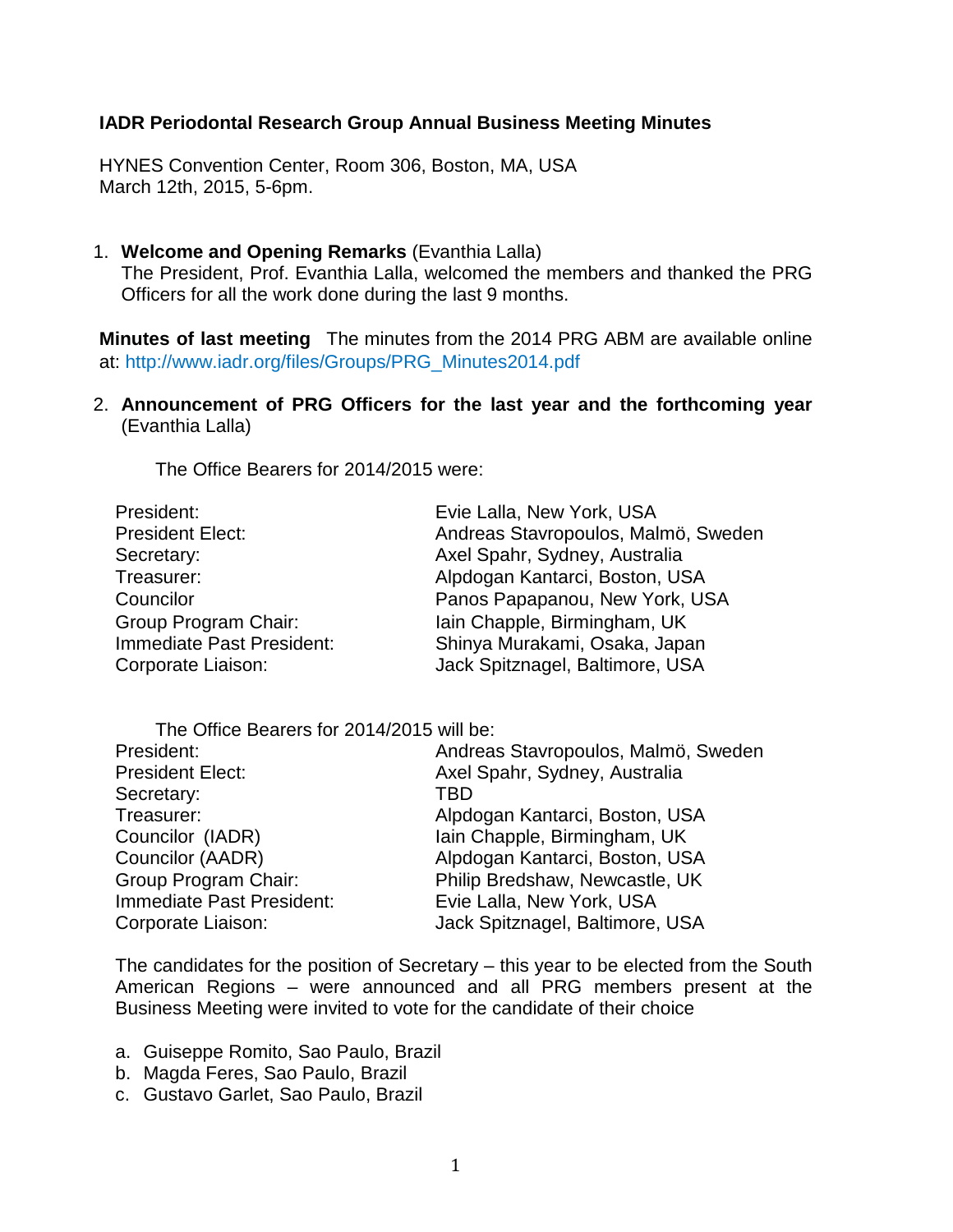## 3. **Presidents' report** (Evanthia Lalla)

The 2015 keynote address was given by Dr. Dana Graves, University of Pennsylvania, Philadelphia, PA, USA. The title of the presentation was "Osteoblasts Play Central Role in Pathogenesis of Periodontal Bone Loss", and was held on Friday, March  $13^{th}$  2015.

The 2015 IADR Distinguished Scientist Award for Basic Research in Periodontal Disease (supported by Colgate Palmolive Co) was conferred to Prof. Mark Bartold, University of Adelaide, Australia.

Prof. Mark Bartold will give the keynote address lecture during IADR 2016 in Seoul, Republic of Korea.

## **4. Secretary's Report** (Axel Spahr)

The secretary (A. Spahr) presented the following summary report:

a. PRG membership data.

A significant increase in total member number was seen in 2015 after the drop from 2011/2012 to 2014. This increase is attributed mainly to a gain in full members but also a rise in student members of the PRG. This increase reflects most probably the venue of the IADR General Session this year. Boston has attracted a large number of periodontal researchers including students and is easy accessible.

|                           | 2011 | 2012 | 2013 | 2014 | 2015 |
|---------------------------|------|------|------|------|------|
| Life<br>members           | 13   | 13   | 11   | 9    | 5    |
| <b>Members</b>            | 522  | 525  | 446  | 449  | 739  |
| <b>Student</b><br>members | 387  | 551  | 356  | 331  | 431  |
| <b>TOTAL</b>              | 922  | 1089 | 813  | 789  | 1175 |

PRG membership data as of June 2015\*:

\*Data as of March 12, 2015

b. Educational offers organized by the PRG

There were 15 Lunch & Learning sessions in 2015, most of them sold-out. The PRG gratefully acknowledged the contribution of all presenters.

 $\overline{R}$ 

Table #14: New Osteoimmunological Markers in Periodontal Pathophysiology, Anna-Christin Konermann (University of Bonn)

Table #15: Novel Engineered 3D Printed Scaffolds for Bone Repair, Hala Zreiqat (University of Sydney)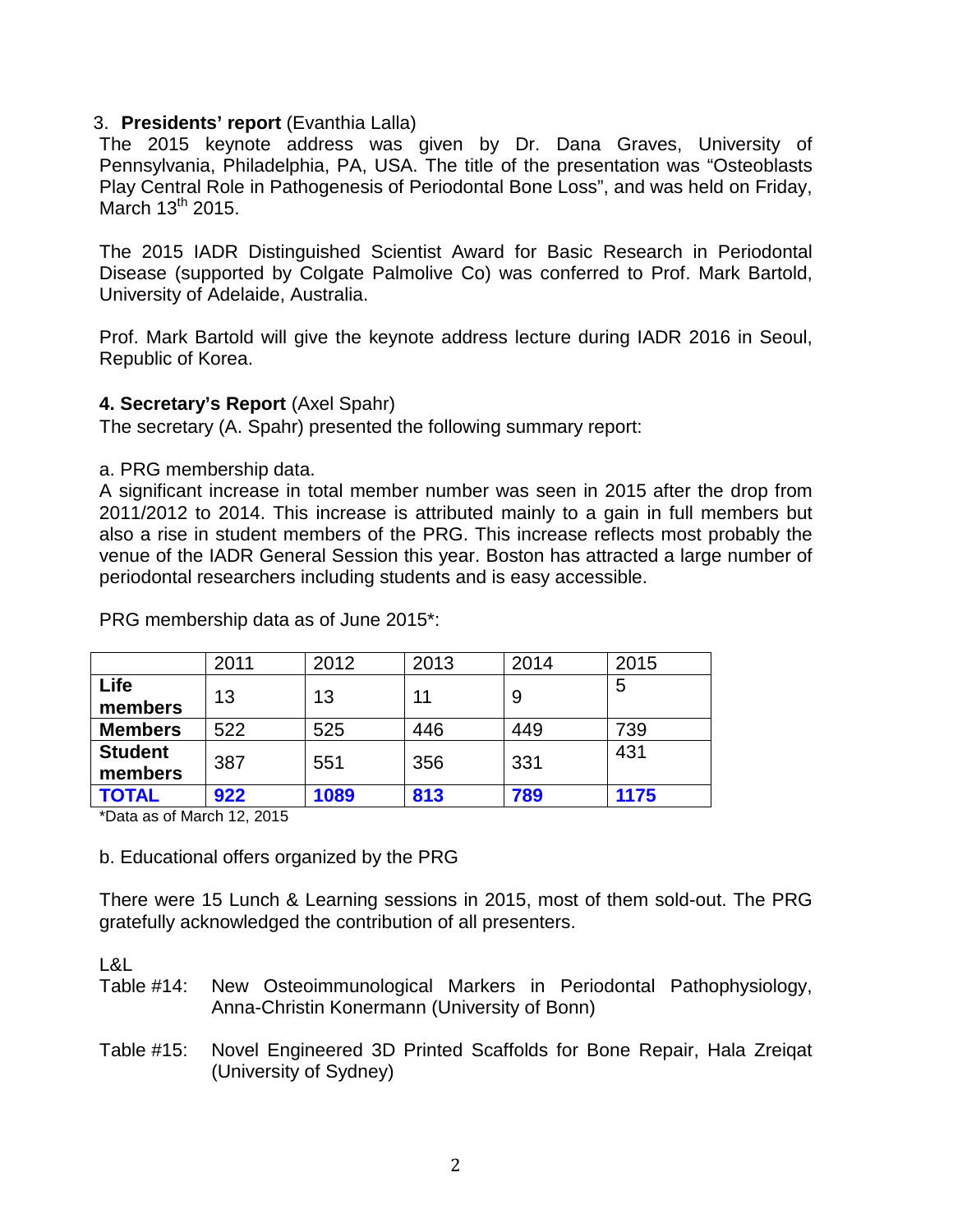- Table #16: Genetic Dysbiosis & Infectogenomics: Periodontitis Chronic Diseases, Luigi Nibali (UCL Eastman Dental Institute)
- Table #17: Will Proteins Replace Membranes I Periodontal Regeneration, Petter Lyngstadaas (University of Oslo)
- Table #18: From Bench Top to Clonic: Biomaterials for Periodontal Regeneration, Richard Miron (University of Laval)
- Table #19: Peri-implantitis treatment: Just Postponing the Disaster? Caspar Wohlfahrt (University of Oslo)
- Table #20: Fibers and Minerals Orchestrate the Mechanics of a Periodontal Complex, Sunita Ho (University of California, San Francisco)
- Table #21: Can signaling Proteins of fat cells promote periodontal regeneration? Janne Reseland (University of Oslo)
- Table #22: Epidemiological Lessons learned from the Study of Health in Pomerania, Thomas Kocher (Universitätsmedizin Greifswald)
- Table #23: In vitro Models to Simulate Oral Infections, Joerg Meyle (Justus-Liebig University of Giessen)
- Table #24: Role of the Dental Epithelial Attachment in Causing Gingivitis, Martin Levine (University of Oklahoma)
- Table #25: Systemic Dissemination of Periodontal Pathogens, Giuseppe Romito (Universidade de Sao Paulo)
- Table #26: 3D Printing: Can we just Print Lost Periodontal Tissues in the Future? Luiz Bertassoni (University of Sydney)
- Table #27: Lifestyle and Periodontitis, Johanne Kongstad (University of Copenhagen)
- Table #28: Pregnancy induced Gingivitis: OMICS Approach, Mervi Gürsoy (Turku University, Institute of Dentistry)

## **5. GPC report** (Ian Chapple)

The Group Program Chair, Prof. Iain Chapple, presented the following summary report:

a. In 2015, 5 symposia were sponsored or co-sponsored by the PRG.

*- Is Periodontitis Prevalence Declining? A Critical Appraisal*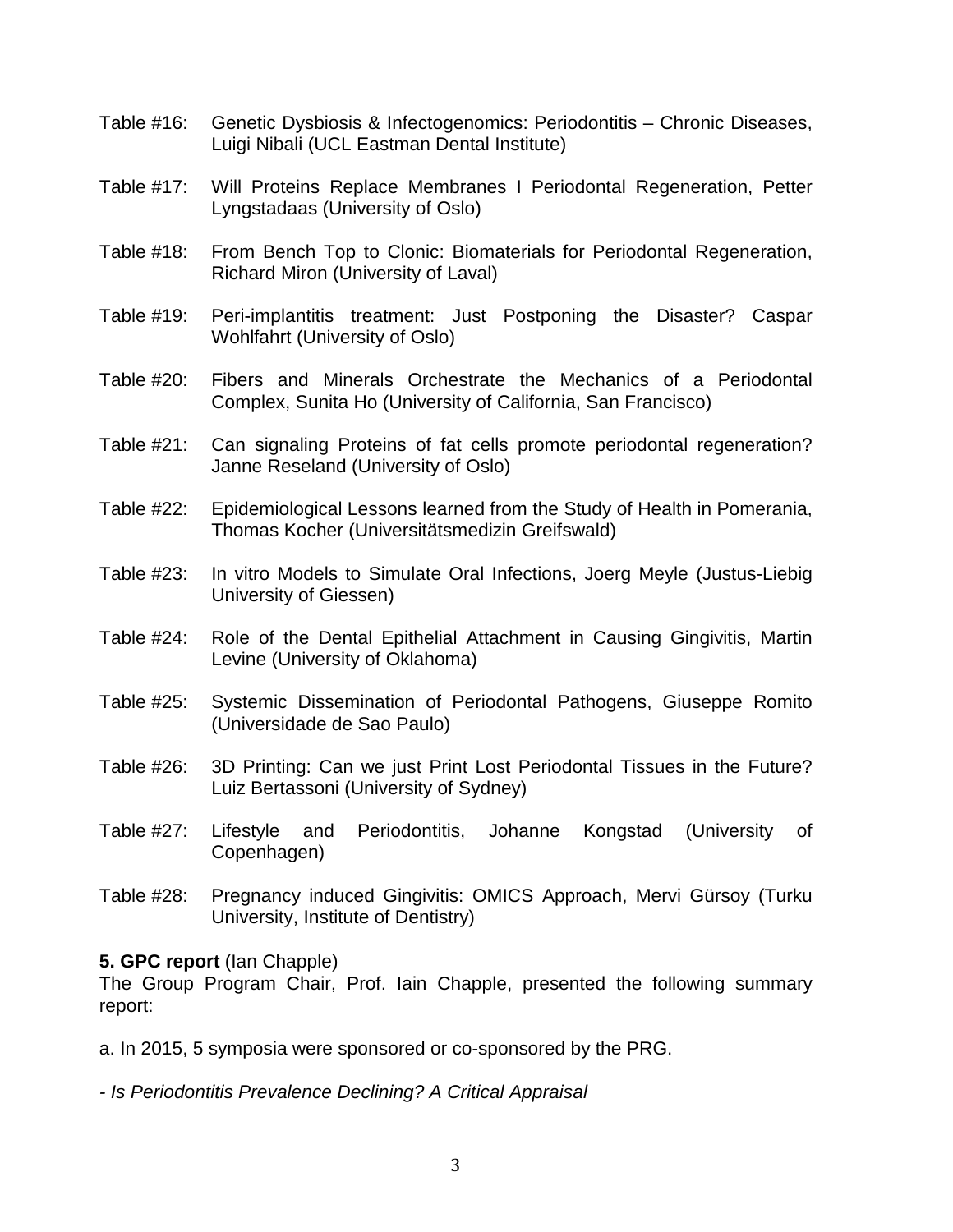Organizers: Thomas Kocher (Center for Dental, Oral and Maxillofacial Surgery, Germany) and Birte Holtfreter (University Greifswald, Germany) Wednesday, March 11, 3:15p.m. – 4:45p.m., Room 312

*- Gums and Joints: The Perio/RA Paradigm – Causality or Coincidence?* Organizers: Ian Chapple (University of Bermingham, England, UK) and P. Mark Bartold (University of Adelaide, Australia) Friday, March 13, 8:00a.m. – 9:30a.m., Room 101

*- Effect of Aging on Gingival Tissue and Periodontal Disease* Organizers: Malgorzata Klukowska (Procter & Gamble, USA), Hatice Hasturk (Forsyth Institute, Boston, MA, USA), Dagmar Else Slot (ACTA, Amsterdam, Netherlands) and Evie Lalla (Columbia University, New York, NY, USA) Friday, March 13, 10:45a.m. – 12:15p.m., Room 206

*- Clinical Impact of Periodontal Research: The Legacy of Anne Haffejee* Organizers: Flavia Teles (University of North Carolina at Chapel Hill, USA) and Anna Bogren (University of Gothenburg, Sweden) Friday, March 13, 3:30p.m. – 5:45p.m., Room 302

### *- The Mobile Oral Microbiome*

Organizers: Alpdogan Kantarci (Forsyth Institute, Boston, MA, USA), Robert Genco (SUNNY Buffalo, NY, USA) and Evie Lalla (Columbia University, New York, NY USA) Saturday, March 14, 8:00a.m.– 9:30a.m., Room 207

*Group Program Chairs 2014 – 2015:*

| lan Chapple            | Overall                |
|------------------------|------------------------|
| <b>Thomas Dietrich</b> | Diagnosis/Epidemiology |
| <b>Philip Preshaw</b>  | Pathogenesis           |
| <b>Ricardo Teles</b>   | Therapy                |

### *Abstract Reviewers:*

Silvana Barros **Pathogenesis** Flavia Teles **Pathogenesis** George Belibasakis Pathogenesis Hatice Hasturk Therapy Hector Rios Therapy Cristina Villar **Therapy** 

Thomas Kocher Diagnosis/Epidemiology Kazuhisa Yamazaki Diagnosis/Epidemiology Nagihan Bostanci Diagnosis/Epidemiology

Starting with the 2015-2016 cycle, there will be some changes both in group program chairs as well as in abstract reviewers. Philip Preshaw will replace Ian Chapple as "Overall" program chair since Ian will now serve as "Councilor (IADR)". Prof. Ian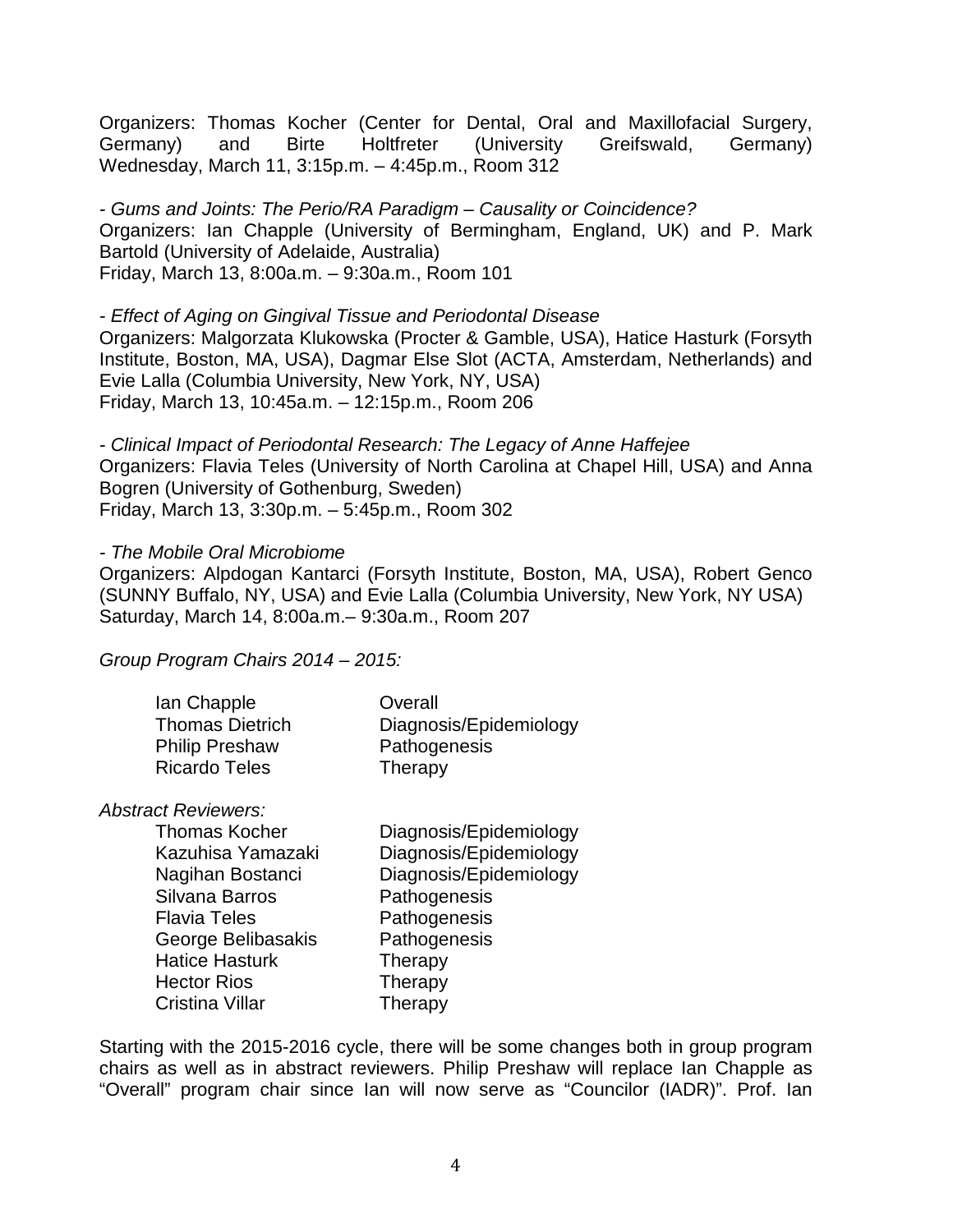Chapple announced that George Belibasakis will now replace Philip as group program chair Pathogenesis and Gustavo Garlet will serve as new abstract reviewer in the Pathogenesis Group.

*Group Program Chairs 2015 – 2016:*

| <b>Philip Preshaw</b>  | Overall                |
|------------------------|------------------------|
| <b>Thomas Dietrich</b> | Diagnosis/Epidemiology |
| George Belibasakis     | Pathogenesis           |
| <b>Ricardo Teles</b>   | Therapy                |

## *Abstract Reviewers:*

| <b>Thomas Kocher</b>  | Diagnosis/Epidemiology |
|-----------------------|------------------------|
| Kazuhisa Yamazaki     | Diagnosis/Epidemiology |
| Nagihan Bostanci      | Diagnosis/Epidemiology |
| Silvana Barros        | Pathogenesis           |
| <b>Flavia Teles</b>   | Pathogenesis           |
| <b>Gustavo Garlet</b> | Pathogenesis           |
| <b>Hatice Hasturk</b> | Therapy                |
| <b>Hector Rios</b>    | Therapy                |
| Cristina Villar       | Therapy                |

Details of abstract numbers regarding the 2015 Annual Meeting are shown in the following table:

|                            | Submitted | Rejected | Oral | Poster |
|----------------------------|-----------|----------|------|--------|
| Diagnosis/<br>Epidemiology | 102       | 2(2%)    | 18   | 82     |
| Pathogenesis               | 126       | 3(2%)    | 22   | 101    |
| Therapy                    | 132       | (5%)     | 24   | 101    |
| <b>PRG</b> totals          | 360       | 12 (3%)  | 64   | 284    |
| <b>IADR</b> totals         |           |          | 3474 | 4637   |
| 2014                       | 169       | 5(3%)    | 35   | 129    |

# **6. Treasurer's Report** (Alpdogan Kantarci)

The Treasurer, Prof. Kantarci, delivered a summary of the financial situation for the PRG. Annual dues are currently \$25.00 per member.

As of last annual report (12/31/13) the balance in the account was \$13.221.20.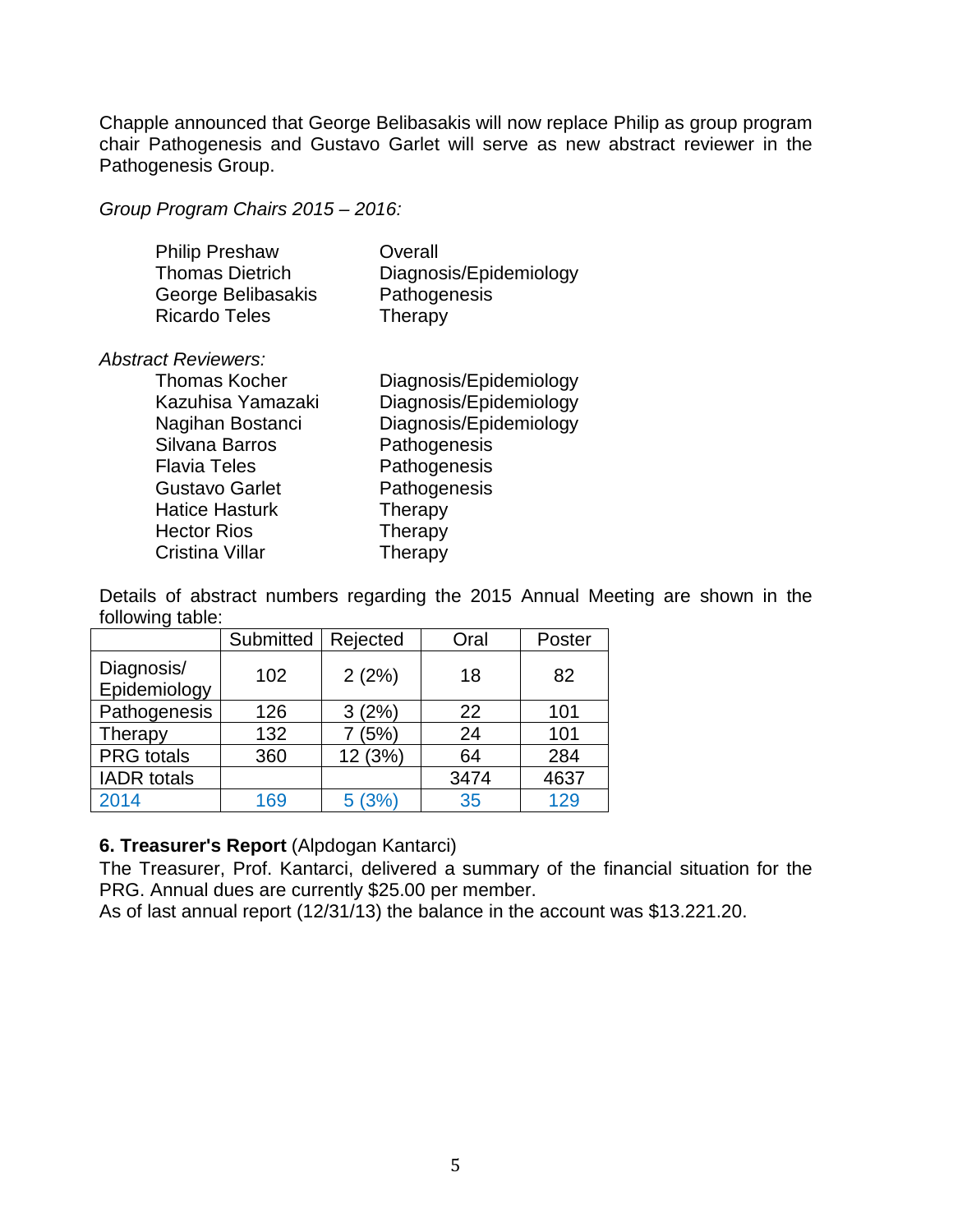The current balance as of 12/31/14 was \$30,048.87.

| <b>2014 Financial Report</b>                                |             |             |
|-------------------------------------------------------------|-------------|-------------|
| Periodontal Research Group (U.S. Fed ID# 52-1608852         |             |             |
| Amount of annual dues per member                            |             | \$25.00     |
| Fund balance as of last annual report (12/31/13)            |             | \$13,221.20 |
| Income                                                      |             |             |
| <b>Dues</b>                                                 | \$13,651.36 |             |
| <b>Registration/Banquet/Reception Fees</b>                  | \$0.00      |             |
| <b>Contributions and Grants (Pending)</b>                   | \$5,000.00  |             |
|                                                             | \$10,000.00 |             |
| <b>Investment &amp; Interest Income</b>                     | \$0.00      |             |
| Other                                                       | \$0.00      |             |
| <b>Total Income</b>                                         |             | \$28,631.56 |
| <b>Expenditures</b>                                         |             |             |
| <b>Grants</b>                                               | \$500.00    |             |
| <b>Grants</b>                                               | \$5,000.00  |             |
| Conferences, Conventions, Meetings, and Receptions - Social |             |             |
| (catering, reception venue, etc)                            | \$5,823.40  |             |
|                                                             | \$325.36    |             |
| <b>Plaques</b>                                              | \$155.13    |             |
| <b>Total Expenditures</b>                                   |             | \$11,803.89 |
| Current fund balance as of 12/31/14                         |             | \$30,048.87 |

## **7. Councillor's report** (Panos Papapanou)

Prof. Panos Papapanou offered a brief report of issues discussed at the IADR Councilors' meeting. He then informed members about an upcoming JDR Special Issue on STEM CELLS (submission date by April 30, 2015) and presented the following information on JDR:

- *- time from submission to first decision: 14 days*
- *- time for revised submission: 10 days*
- *- time from acceptance to online: 19 days*
- *- time from acceptance to print: <90 days*

Prof. Papapanou finally announced the winners of the following awards:

- *-* Sigmund Socransky Young Investigator Award: Dr. Luigi Nibali, UCL Eastman Dental Institute, London, UK.
- *-* Past Presidents' Travel Award (sponsored by Colgate-Palmolive Co): Dr. Matthew Mason, The Ohio State University, Columbus, OH, USA.

### **8. Announcement of Prize Winners and presentation of awards**

Prof. Chapple announced the winner of the Philips Oral Health Care Young Investigator Research Grant, which was Dr. Vanessa Tubero Euzebio Alves, Sao Paulo University, Brazil.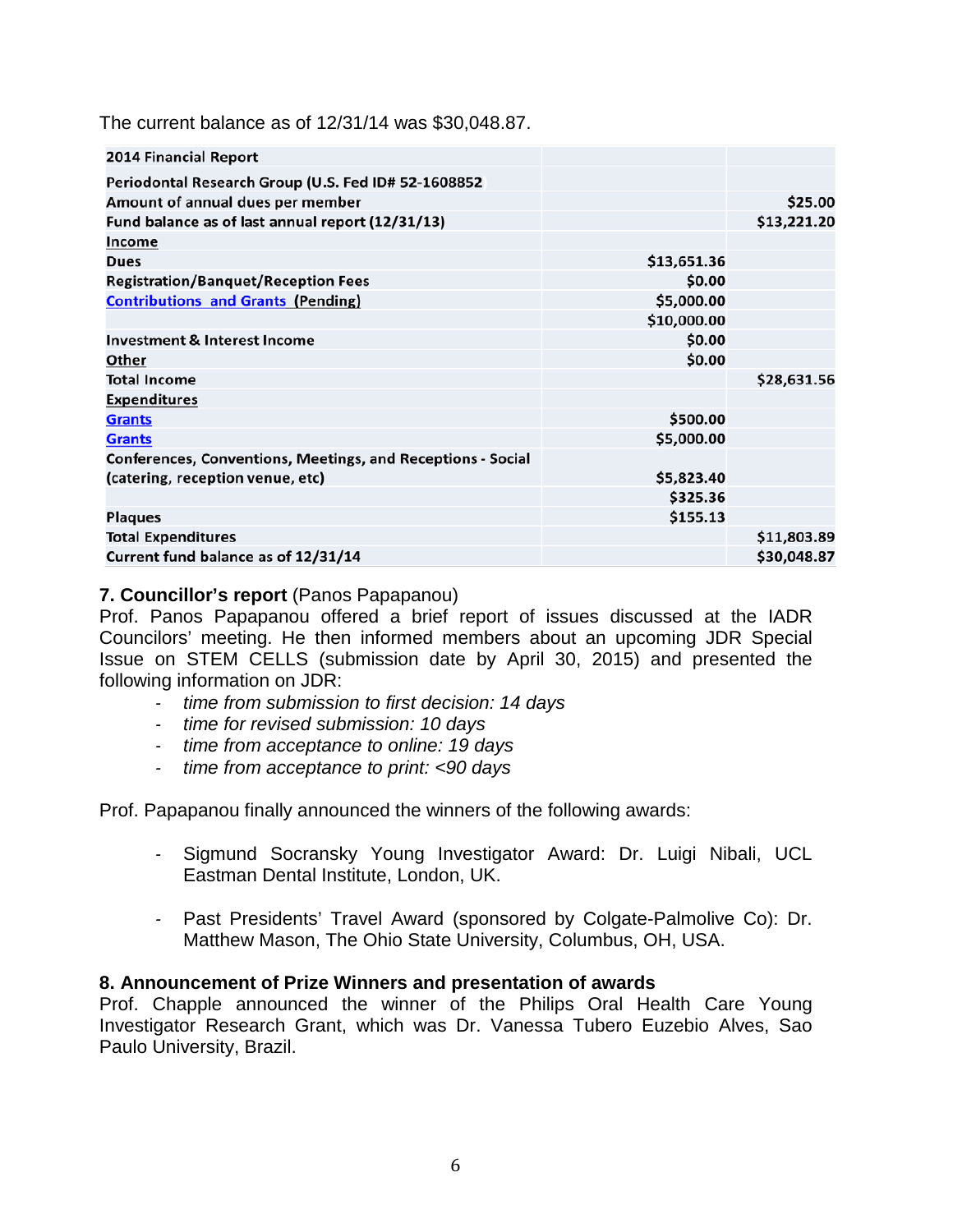Prof. Lalla announced the winner of the IADR/Straumann Award in Regenerative Periodontal Medicine, which was Prof. Mariano Sanz, Complutense University of Madrid, Spain.

## **9. Announcement of the Results of Election of new secretary** (Evie Lalla)

The President, Prof. Lalla, announced the results of the vote for the new secretary. Ballots had been distributed in the ABM and members present were asked to indicate their first preference. These were collected, counted, and scrutinized by the Secretary, the President Elect, and the Immediate Past President.

The President announced that following the counting of all votes, Prof. Magda Feres, University of Sao Paulo, Brazil, had been duly elected as the new secretary for 2015- 2016.

# **10. New President's Address** (Andreas Stavropoulos)

The new President of the PRG, Prof. Stavropoulos, presented a recognition plaque to Prof. Evie Lalla and thanked her for all the work in the previous year, especially with re-organizing the PRG homepage, so that format is consistent and the information is updated. He also thanked the PRG Board, the abstract reviewers and all presenters and sponsors for their support, and congratulated the award recipients and newly elected Secretary.

Prof. Andreas Stavropoulos, during his Presidential Address, touching upon last years' presidential address, pointed out that although supporting translational research and effective health promotion are important elements of PRGs' work, this work is a long-term process and extends beyond the 1-1.5 year of PRG presidency. He stressed thus out the need for finding financial means for supporting younger colleagues to carry on the work of PRG, since funding opportunities for the youngsters becomes increasingly more restricted and difficult to obtain. For example, this could be achieved by establishing registration fee and/or travel sponsorship for the providers of the L&L sessions of PRG, these being usually younger colleagues. Or by, establishing new awards to be distributed through the PRG.

Lastly, Prof. Andreas Stavropoulos invited all attendees for a drink and to mingle at the reception that traditionally follows the business meeting.

| <b>Date</b>      | <b>Location</b> | <b>Meeting</b>                                                                  |
|------------------|-----------------|---------------------------------------------------------------------------------|
| 2015, June 3-6   | London (UK)     | Europerio 8                                                                     |
| 2015, June 23-25 | London (UK)     | PgLondon 2015<br>2 <sup>nd</sup> Int. Conference on<br>Porphyromonas gingivalis |

# **11. Future Meetings**